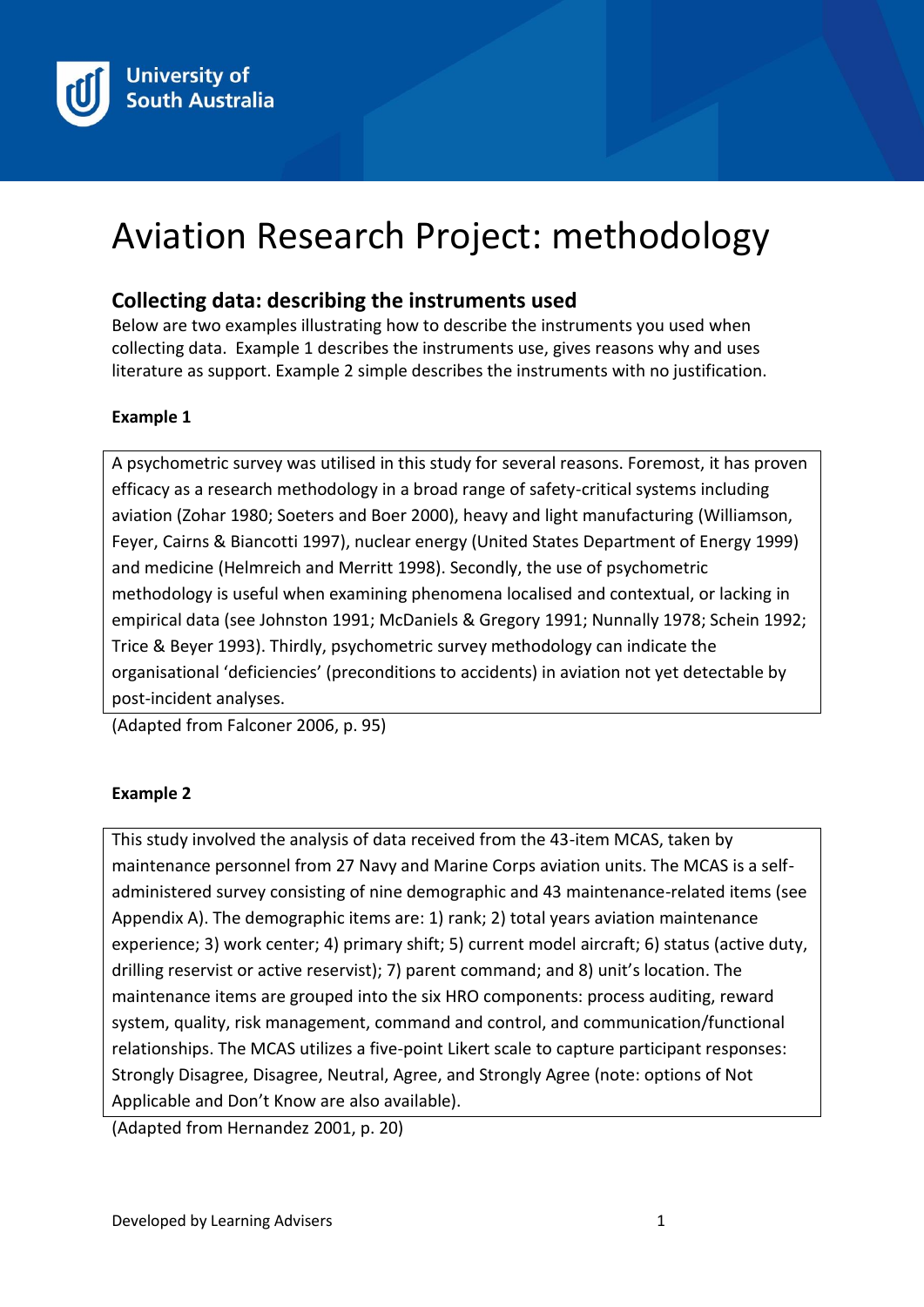

# **Collecting data: describing the procedures used**

### **Example 1: describing participants**

The participants comprised 402 Australian Defence Force officer aircrew and engineer personnel that have graduated aviation-specific training such as flying training or aeronautical engineering. The participant sample comprised the full population base of RAAF pilots and engineers to the senior officer rank of Wing Commander. There are only a small number of officers above this level (approximately 50), and the Directorate of Personnel excluded these personnel from the study citing reasons of security.

An invitation to participate in the study was made to the relevant Aviation Safety Director of the three armed services (ARA, RAN and RAAF). The researcher and several aviation safety officers followed up the invitation from the Directorate of Flying Safety on numerous occasions. The RAAF Aviation Safety Director supported the research, however the researcher did not receive replies from the Army and Navy Aviation Safety Directors.

(Adapted from Falconer 2006, p. 96)

#### **Example 2: describing participants**

The participants were Navy and Marine Corps officers and enlisted personnel involved in aviation maintenance from 30 units that completed the MCAS on-line. The units comprised of active-duty and reserve units from three different communities: Helicopters (Helo), Fixed Wing - Tactical Air (TACAIR), and Fixed Wing - Non-Tactical Air (Non-TACAIR) (see Table 3). Shore maintenance facilities were not included in this study. Since 20 responses are the minimum number MCAS responses identified by the NPS School of Aviation Safety for an adequate unit sample, no unit 20 with fewer than 20 responses was included. This inclusion criterion resulted in 27 of 30 units being included in this study.

(Adapted from Hernandez 2001, pp. 19-20)

#### **Example 3: describing simulator instruments and procedures**

#### **Tower Simulator**

Figure 1 is a photograph image of the Tower simulator used in this study. Controllers communicated via radio (voice communications) with pseudo-pilots, who were responsible for controlling all of the aircraft in the simulation. Pseudo-pilots were located in an isolated room adjacent to the tower simulator environment. The pseudo-pilots controlled aircraft via a customized Graphical User Interface (GUI), which sent commands to an application that managed all of the simulation displays. A head-mounted eye tracker (Applied Science Laboratories: Mobile Eye) was used to record the local controllers' visual gaze patterns. The Ground and Local controllers stood side-by-side, facing the following tower components.

(Sanchez & Smith 2010, p. 51)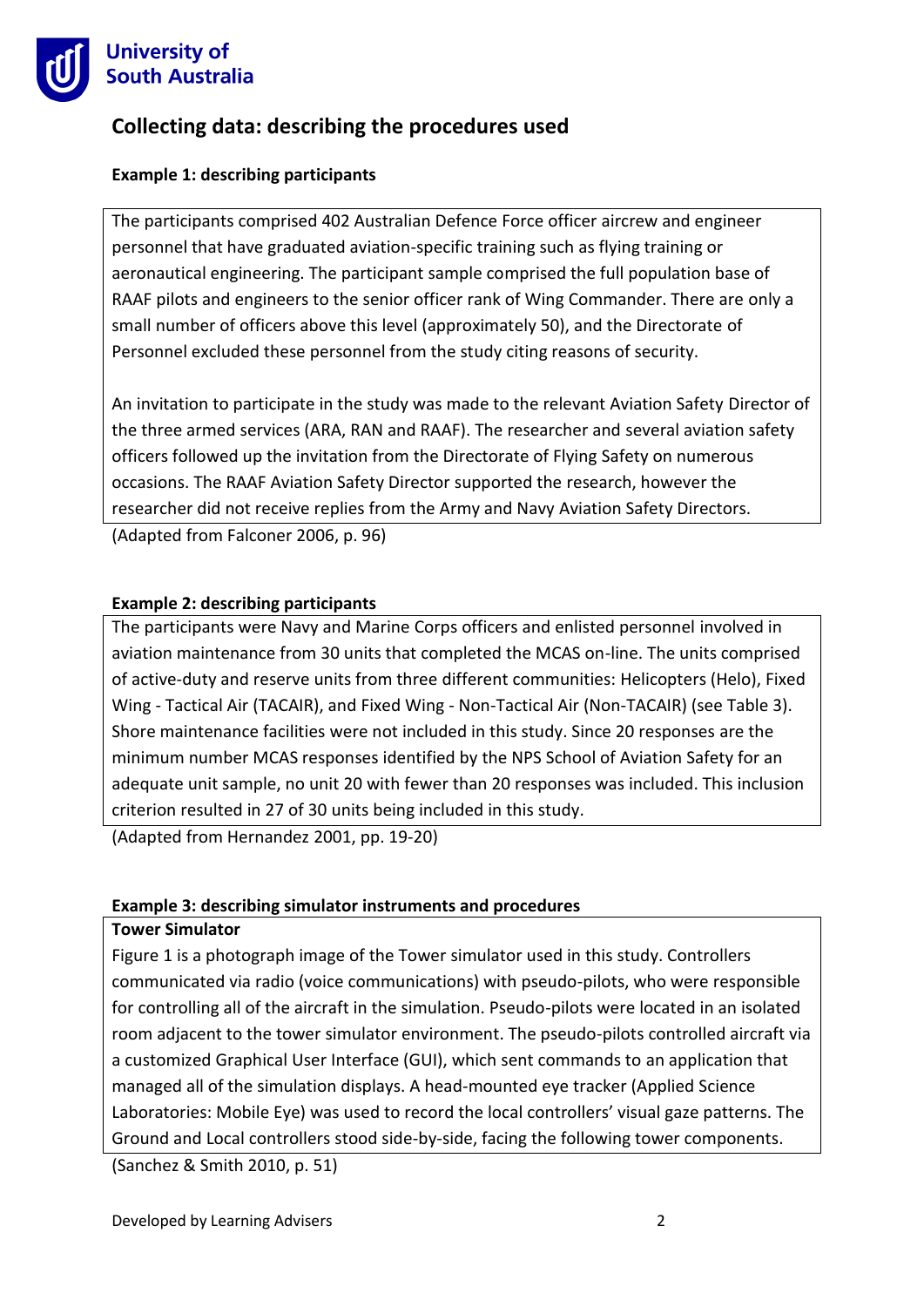

### **Example 4: describing literature review procedures**

Following a systematic search of abstract databases, a review of 83 peer-review journal and conference papers was conducted. The abstract search was focused on nine human factors (attention, communications, fatigue, mental workload, situation awareness, stress, teamwork, trust, vigilance). These nine factors had been previously identified by subject matter experts as factors that could have a large impact on ATCO performance. The review was guided by two primary aims. The first was to provide justification that the nine human factors, previously specified for inclusion in future investigation, did impact performance. The second aim of the literature review was to identify and summarize previous research on relationships between the nine factors. In order to maintain a clear focus on these aims in the review, strict selection criteria were adopted. Papers were only included in the review if the relationship between at least one of the nine factors, and an additional human factor, also of the pre-established nine, were considered.

(Edwards et al. 2012, p. 60)

# **Analysing data: describing the procedures used**

The examples below show how to write about your data analysis: what procedures were used, why and what literature supports this approach.

## **Example 1:**

The data from the semi-structured interview was organised and transcribed before the data was keyed into analysis software for qualitative data. The software used for this research is QSR NVivo version 9. Bazeley and Richards (2000) highlighted that NVivo is able to categorise data from interview session into nodes that can be explored, organised or changed to answer the research questions. This software allowed the researcher to browse all the data coded at a node, to review the data, to return to the context, or to rethink the idea in interpreting the results. In this way the coding was more systematic and easy to access.

(Adapted from Yunus 2012)

#### **Example 2:**

The data for the quantitative approach was analysed using statistical tools. Descriptive and inferential statistics were used to analyse the data collected from the questionnaires. As mentioned in Section 3.1, PASW Statistics 18 were used to analyse the quantitative data. This software is a comprehensive system for analysing data and it is able to assist data interpretation more easily (Allen & Bennett 2010). Tabulated reports, charts, and plots of distributions and trends were generated to show the significance and similarity among the data evaluated.

(Adapted from Yunus 2012)